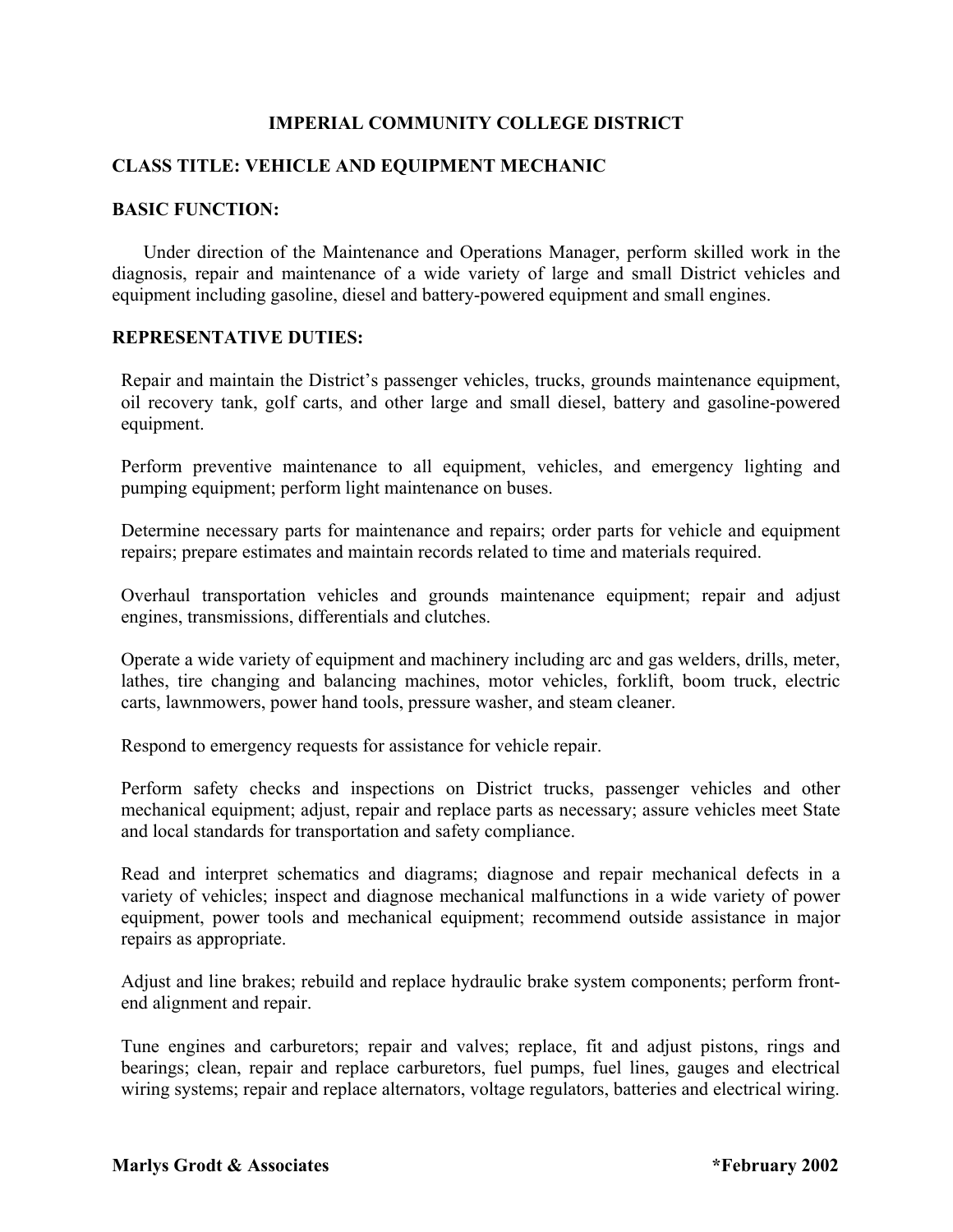Maintain shop area, equipment and tools in a safe, clean and orderly condition; purchase materials and spare parts as required; pick up parts as needed.

Perform welding, brazing, soldering and regular routine service on College-owned machinery and equipment.

Change College marquee as assigned.

Assist other maintenance personnel as assigned.

Perform related duties as assigned.

## **KNOWLEDGE AND ABILITIES:**

#### KNOWLEDGE OF:

Methods, equipment, tools and materials used in the repair and maintenance of vehicles and equipment.

Diagnostic procedures used in vehicle and equipment maintenance and repair.

Shop math applicable to vehicle maintenance.

Basic record-keeping techniques.

Health and safety regulations.

State motor vehicle and smog regulations.

Technical aspects of field of specialty.

## ABILITY TO:

Diagnose and repair mechanical and electrical defects and faulty parts and components on a wide variety of passenger vehicles, trucks, grounds maintenance equipment and other gasoline- and battery-powered equipment.

Operate equipment used in repairing and servicing motor vehicles and equipment.

Perform skilled vehicle maintenance and repair functions for a wide variety of vehicles and powered equipment.

Read and use mechanical diagrams, repair manuals and parts catalogs.

Maintain routine records related to work performed.

Plan and organize work.

Work both independently and as member of a team.

Observe legal and defensive driving practices.

**EDUCATION AND EXPERIENCE:** Any combination equivalent to: graduation from high school and three years journey-level experience in the maintenance, repair and overhaul of heavy and light gasoline, diesel and battery-powered equipment and electrical systems.

**LICENSE AND OTHER REQUIREMENTS:** Ability to possess or obtain Valid California Class B driver's license and refrigerant recovery certificate within five months of date of hire.

**WORKING CONDITIONS:** Duties are primarily performed in a vehicle maintenance shop environment; subject to noise and fumes from vehicle and equipment operation, hazardous materials used in the shop and adverse weather conditions.